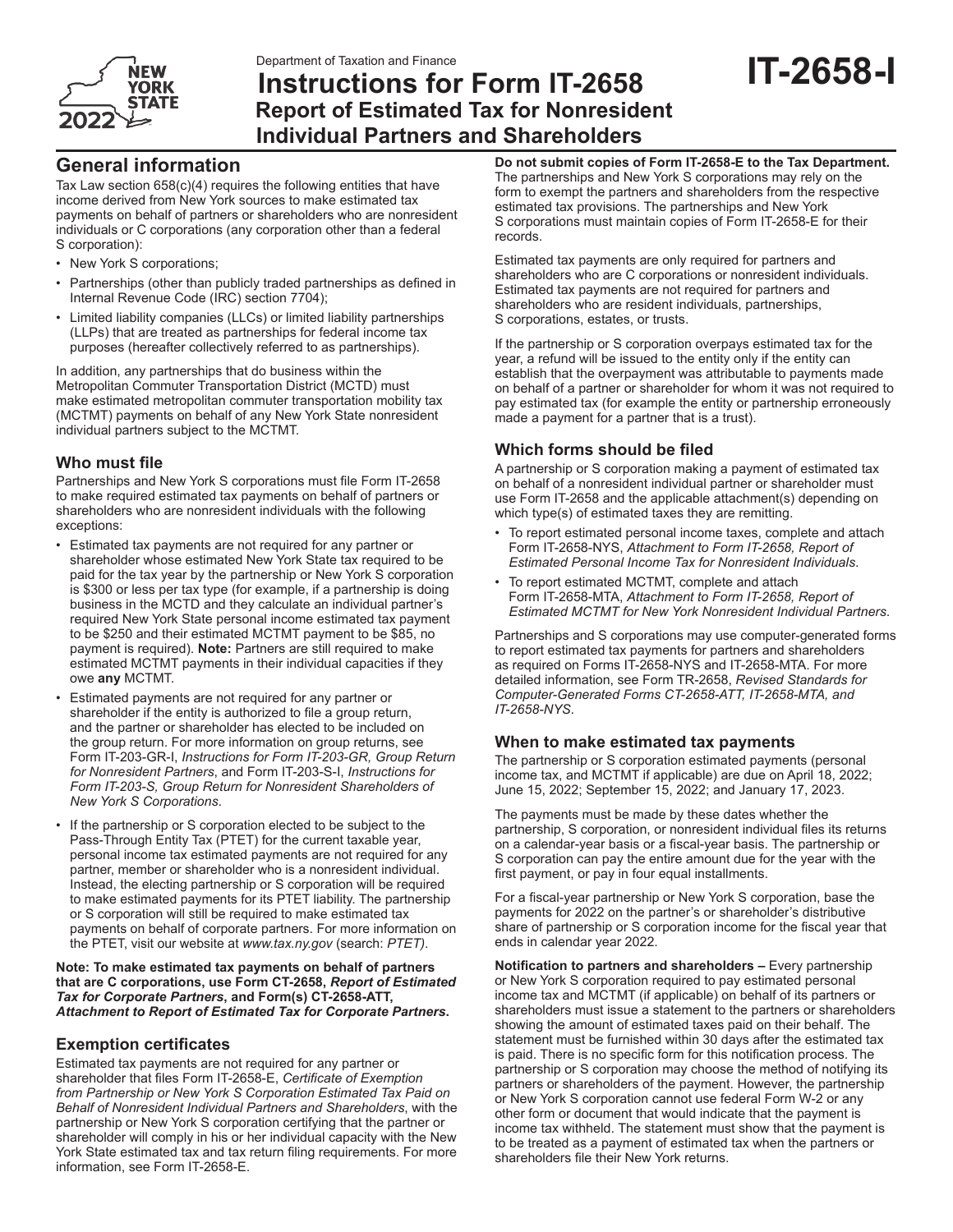### **Page 2** of 4 **IT-2658-I** (2022)

The payment of estimated tax by the partnership on behalf of a partner, or by a New York S corporation on behalf of a shareholder, is treated as a payment of estimated tax made by the partner or shareholder at the time the payment is made by the partnership or S corporation. The partners and shareholders can take into account any payments made on their behalf by the partnership or S corporation in determining how much individual estimated tax they must pay.

## **Penalties**

**Failure to pay estimated tax on behalf of a partner or** 

**shareholder –** If a partnership or New York S corporation is required to pay estimated tax on behalf of a partner or shareholder and fails to do so, the entity will pay a penalty of \$50 per partner or shareholder for each failure, unless it is shown that the failure is due to reasonable cause and not due to willful neglect.

**Underpayment of estimated tax –** In the case of an underpayment of estimated tax by the partnership or New York S corporation, a penalty as determined under section 685(c) of the Tax Law will be added to the estimated tax required to be paid.

In general, the partnership or S corporation may owe a penalty if the total estimated tax paid on behalf of all nonresident individuals and corporate partners or shareholders is not equal to or greater than the smaller of:

- 1) 90% of the estimated tax required to be paid for 2022; or
- 2) 100% of the estimated tax required to be paid on behalf of partners or shareholders for 2021 (110% of that amount if the entity is not primarily engaged in farming or fishing and the New York source income allocated to nonresident individuals and C corporations (or the net earnings from self-employment allocated to the MCTD for all New York nonresident individual partners in the case of estimated MCTMT payments) is more than \$150,000).

**Note:** This total estimated tax paid calculation is used only to determine if the partnership or New York S corporation owes a penalty for underpayment of tax. It does not take into account whether the entity properly allocated the total payment among the nonresident partners and shareholders.

In addition to the penalties that may be imposed upon the partnership or New York S corporation, partners or shareholders may be subject to penalties on their individual income tax returns if they have not paid sufficient estimated tax for the year.

## **Specific instructions**

## **Form IT-2658**

Mark an *X* in the appropriate box to indicate the date for which the estimated tax payments are being made.

Enter the partnership's or New York S corporation's legal name, business name if different, address, and employer identification number (EIN). Please provide a contact name, phone number, and email address.

**Foreign addresses –** Enter the information in the following order: city, province or state, and then country (all in the *City, village, or post office* box). Follow the country's practice for entering the postal code. **Do not abbreviate the country name.**

**Line 2 –** Enter the total New York source income of the partnership or New York S corporation. *New York source income* is income, gain, loss, or deduction, and any related Tax Law section 612 modifications derived from or connected with New York State sources.

**Note:** New York source income of a nonresident shareholder includes certain S corporation gains from acquisition, liquidation, and installment sales of assets to the extent that the business was conducted in New York State. For additional information, see TSB-M-10(10)I, *Amendments to the Treatment of Certain S Corporation Income by Nonresident Taxpayers*.

See Form IT-204-I, *Instructions for Form IT-204, Partnership Return and Related Forms*, to determine if the partnership has income from New York sources. In addition, use those instructions to determine the portion of a nonresident partner's distributive share of partnership income (including New York modifications) that is derived from New York sources.

See Form CT-3-S-I, *Instructions for Forms CT-3-S, New York S Corporation Franchise Tax Return*, to determine if the S corporation has income from New York sources. In addition, use the instructions to determine the portion of the nonresident's pro rata share of federal income and loss and New York Tax Law section 612 modifications that are from New York sources.

**Line 5 –** Enter the total net earnings from self-employment allocated to the MCTD.

**Total net earnings from self-employment allocated to the MCTD –** Allocate net earnings from self-employment to the MCTD based on the business activity carried on in the MCTD. *Business activity* is carried on in the MCTD if the partnership has, maintains, operates, or occupies desk space, an office, a shop, a store, a warehouse, a factory, an agency, or other place located in the MCTD where business matters are systematically and regularly carried on. Similarly, business activity is carried on outside of the MCTD if the partnership has, maintains, operates, or occupies desk space, an office, a shop, a store, a warehouse, a factory, an agency, or other place located outside the MCTD where business matters are systematically and regularly carried on.

If all of the partnership's business activity for 2022 is carried on in the MCTD, enter the estimated amount that will be reported on the partnership's 2022 Form IT-204, *Partnership Return*, Section 7 – *Partners' share of income, deductions, etc*., line 101.

If the partnership's business activity for 2022 is carried on both inside and outside the MCTD, you must use one of the following methods to allocate the partnership's estimated net earnings to the MCTD:

- **Books and records –** If the partnership maintains books and records from which net earnings from self-employment from business activities carried on in the MCTD can be fairly and equitably determined, you may enter the net earnings from self-employment allocated to the MCTD as determined from the books of account.
- **Business allocation percentage –** If the partnership's books and records do not allow you to determine the partnership's net earnings from self-employment allocated to the MCTD, use Form IT-204, Section 10 – *New York allocation schedule* (and its instructions), substituting *MCTD* for *New York State*. Multiply the resulting business allocation percentage by the estimated net earnings from self-employment that will be reported on the partnership's 2022 Form IT-204, Section 7, line 101, and enter the result. If the business allocation percentage method does not fairly and equitably reflect the partnership's net earnings from self-employment allocated to the MCTD, you may use an authorized alternate allocation method.

If your business is approved to participate in the START-UP NY  $\sum_{n=1}^{\infty}$  program, and is located within a tax-free NY area that is in the MCTD, visit our website (at *www.tax.ny.gov*) for important information on how to calculate the MCTMT.

## **Submitting payments**

Make your check or money order payable in U.S. funds to *Commissioner of Taxation and Finance* and write *IT-2658*, the entity's EIN and the due date you marked at the top of the form on it. Credit cards cannot be used to pay the amount of estimated tax due with this return.

**Caution: If you are submitting multiple Form IT-2658s**, you must submit a separate payment with each Form IT-2658 filed. One check covering multiple returns, quarters, and/or identification numbers **cannot** be accepted and will be returned, which could lead to penalties.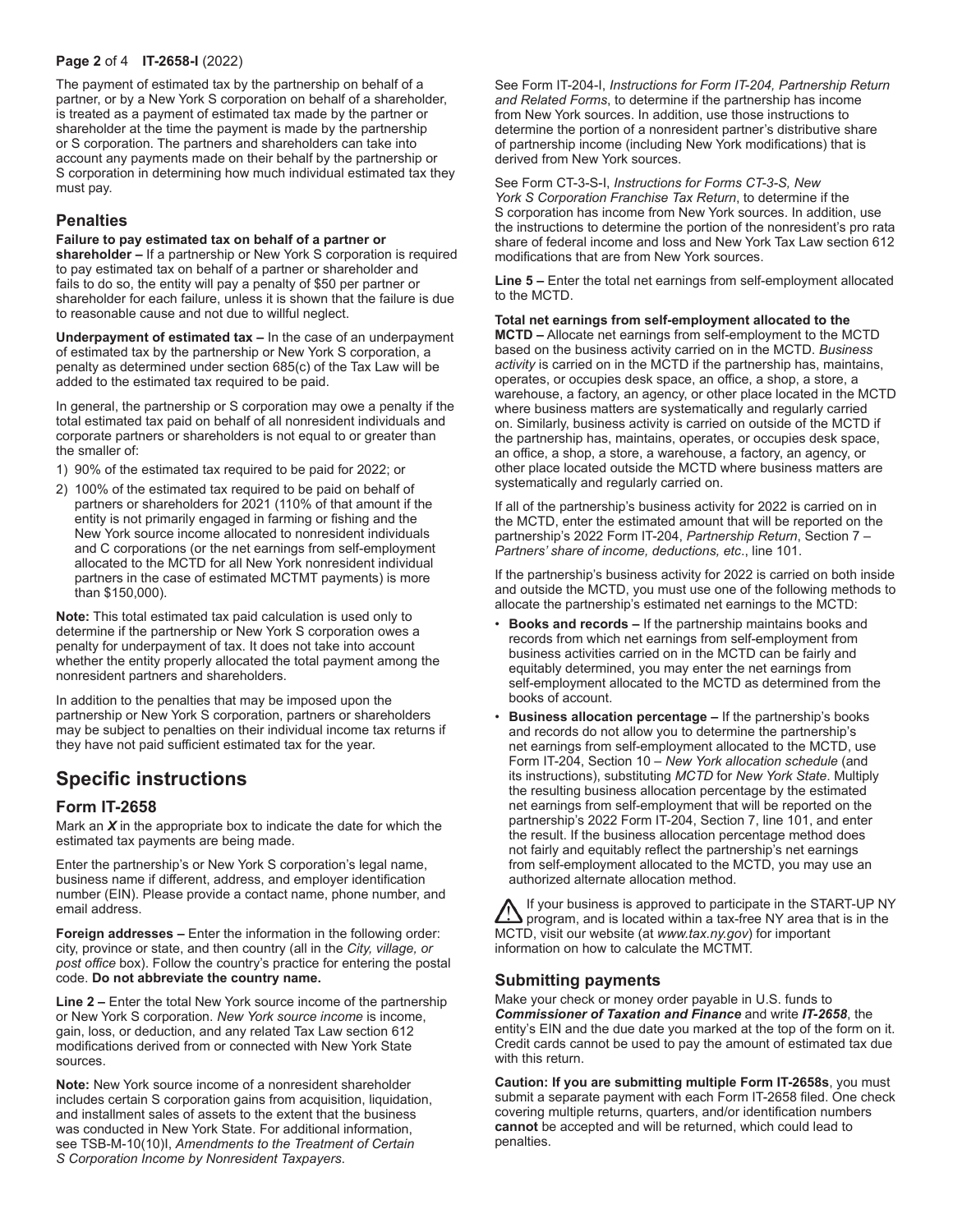**Note:** If the partnership is also required to file Form CT-2658, a separate payment must be sent with Form CT-2658 to the address provided in the instructions for that form (the addresses are different). **A single payment for the amounts due with Form IT-2658 and Form CT-2658 cannot be accepted.**

**Fee for payments returned by banks –** The law allows the Tax Department to charge a \$50 fee when a check, money order, or electronic payment is returned by a bank for nonpayment. However, if an electronic payment is returned as a result of an error by the bank or the department, the department will not charge the fee.

If your payment is returned, we will send a separate bill for \$50 for each return or other tax document associated with the returned payment.

## **Signatures**

A general partner, member, or other authorized person must sign Form IT-2658. Enter your daytime telephone number including the area code. This entry will enable the Tax Department to correct minor errors or omissions by calling you rather than writing or sending back the return.

## **Paid preparer's signature**

If you pay someone to prepare your form, the paid preparer must also sign it and fill in the other blanks in the paid preparer's area of your form. A person who prepares your form and does not charge you should not fill in the paid preparer's area.

**Paid preparer's responsibilities –** Under the law, all paid preparers must sign and complete the paid preparer section of the form. Paid preparers may be subject to civil and/or criminal sanctions if they fail to complete this section in full.

When completing this section, enter your New York tax preparer registration identification number (NYTPRIN) if you are required to have one. If you are not required to have a NYTPRIN, enter in the *NYTPRIN excl. code* box one of the specified 2-digit codes listed below that indicates why you are exempt from the registration requirement. You **must** enter a NYTPRIN **or** an exclusion code. Also, you must enter your federal preparer tax identification number (PTIN) if you have one; if not, you must enter your Social Security number.

| Code | <b>Exemption type</b>  |    | Code Exemption type                                        |
|------|------------------------|----|------------------------------------------------------------|
| 01   | Attorney               | 02 | Employee of attorney                                       |
| 03   | <b>CPA</b>             | 04 | Employee of CPA                                            |
| 05   | PA (Public Accountant) | 06 | Employee of PA                                             |
| 07   | Enrolled agent         | 08 | Employee of enrolled agent                                 |
| 09   | Volunteer tax preparer | 10 | Employee of business<br>preparing that business'<br>return |

See our website for more information about the tax preparer registration requirements.

## **Third-party designee**

If you want to authorize another individual (third-party designee) to discuss this tax return with the New York State Tax Department, mark an *X* in the *Yes* box in the third-party designee area of your return. Also print the designee's name, phone number, email address, and any five-digit number the designee chooses as his or her personal identification number (PIN). If you want to authorize the paid preparer who signed your return to discuss the return with the Tax Department, print the preparer's name in the space for the designee's name and enter the preparer's phone number in the space for the designee's phone number. You do not have to provide the other information requested. If you do not want to authorize another person, mark an *X* in the *No* box.

If you mark the *Yes* box, you are authorizing the Tax Department to discuss with the designee any questions related to this return. You are also authorizing the designee to give and receive confidential taxpayer information relating to:

- this return, including missing information,
- any notices or bills arising from this filing that you share with the designee (they will not be sent to the designee),
- any payments and collection activity arising from this filing, and
- the status of your return or refund.

This authorization will not expire but will only cover matters relating to this return. If you decide to revoke this designee's authority at any time, call us (see *Need help?).*

You are not authorizing the designee to receive your refund, bind you to anything (including any additional tax liability), or otherwise represent you before the Tax Department. If you want someone to represent you or perform services for you beyond the scope of the third-party designee, you must designate the person using a power of attorney (for example, Form POA-1, *Power of Attorney).*

## **Where to mail**

Mail Form IT-2658, and Form(s) IT-2658-NYS and IT-2658-MTA, and payment to

> **NYS ESTIMATED INCOME TAX PROCESSING CENTER PO BOX 4123 BINGHAMTON NY 13902-4123**

If you are not submitting your form by U.S. Mail, be sure to consult Publication 55, *Designated Private Delivery Services*, for the address and other information.

## **Specific instructions for Form IT-2658-NYS**

Complete columns A through D for each New York nonresident individual partner or shareholder for whom the entity is making an estimated personal income tax payment.

### **Column A – Name and address of partner/shareholder**

**Foreign addresses –** Enter the information in the following order: city, province or state, and then country (all in the *City, village, or post office* box). Follow the country's practice for entering the postal code. **Do not abbreviate the country name.**

### **Column C – Partner's/shareholder's percentage of ownership**

Enter each nonresident individual partner's or shareholder's ownership percentage in the partnership or corporation. Round the percentage out to four decimal places only. If the actual percentage of ownership is less than .0001, round the percentage to **00.0001**. If the current-year percentage is not available, enter the prior-year percentage.

#### **Column D – Amount of estimated personal income tax paid on behalf of partner or shareholder**

You can use the estimated share of 2022 income, deductions, and credits from the partnership or S corporation to determine each partner's or shareholder's estimated tax to be paid on the individual's behalf, or you can use the actual amounts from 2021. However, if the partner or shareholder was not a partner of the partnership or shareholder of the S corporation for 2021, you must use the 2022 estimated amounts to compute the estimated tax to be paid on the individual's behalf. Use the following worksheet to determine the amount of estimated personal income tax to be paid for each individual partner or shareholder.

*(continued)*